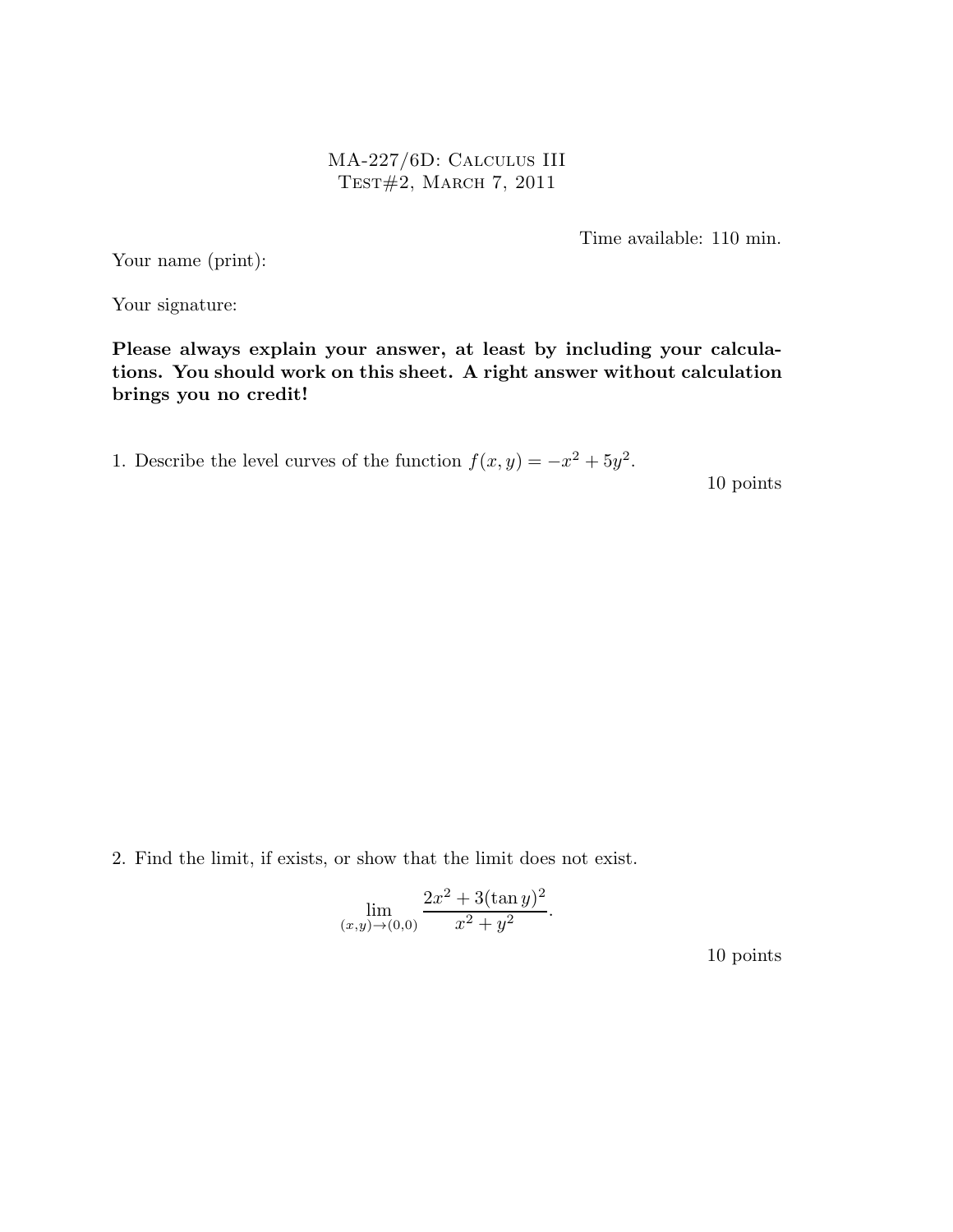3. Find the limit, if exists, or show that the limit does not exist.

$$
\lim_{(x,y)\to(0,0)}\frac{x^3-5y^3}{x^2+y^2}.
$$

10 points

4. Find  $f_{rrr}$  and  $f_{sss}$  for  $f(r, s, t) = \ln(r^2 s^4 t^6)$ .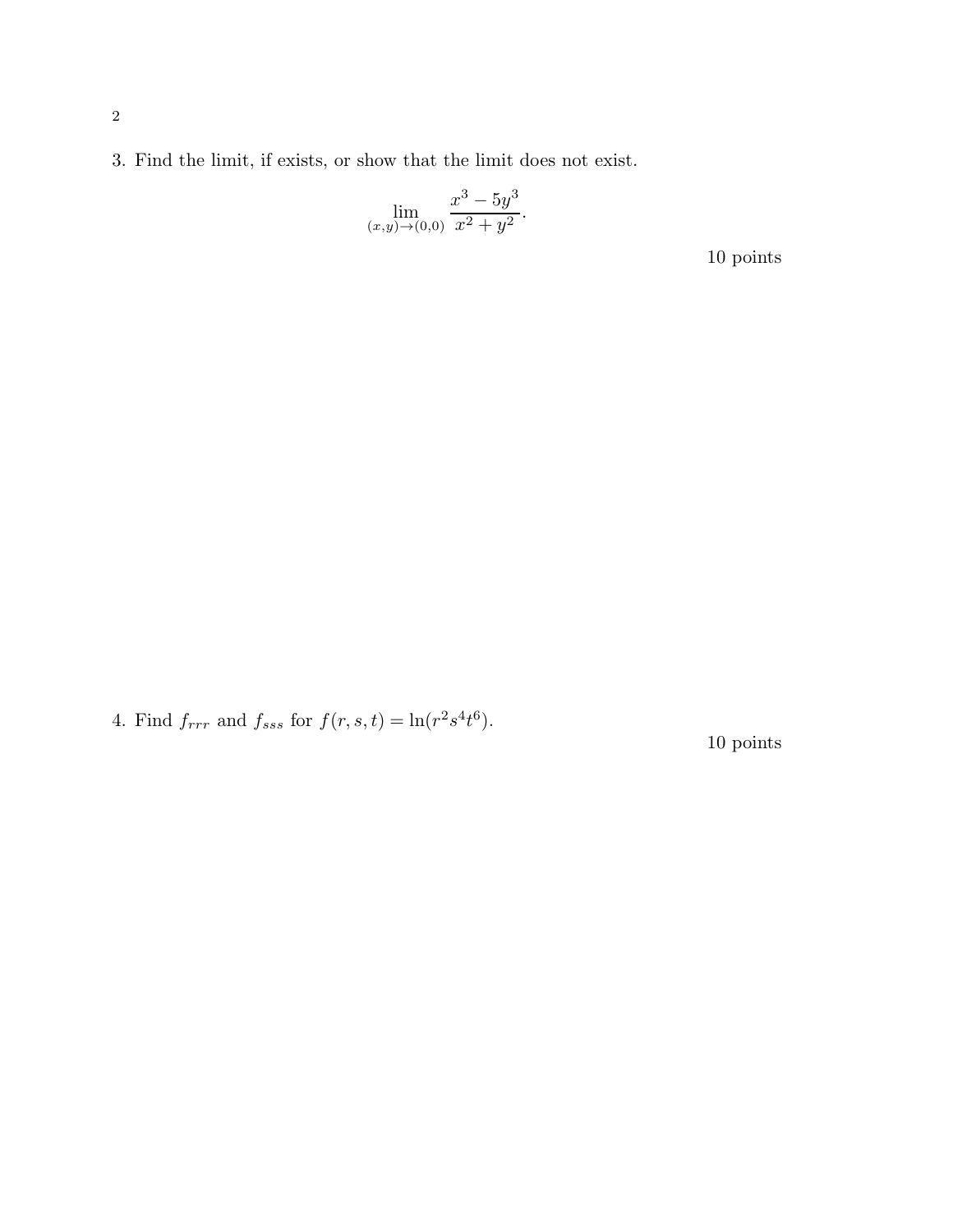5. Use differentials to estimate the amount of thin in a closed thin can with diameter 10 cm and height 16 cm if the thin is 0.02 cm thick.

10 points

6. Use implicit differentiation to find  $\partial z/\partial x$  and  $\partial z/\partial y$  if

 $x^2 + y^2 + z^2 = \cos(x + y + z).$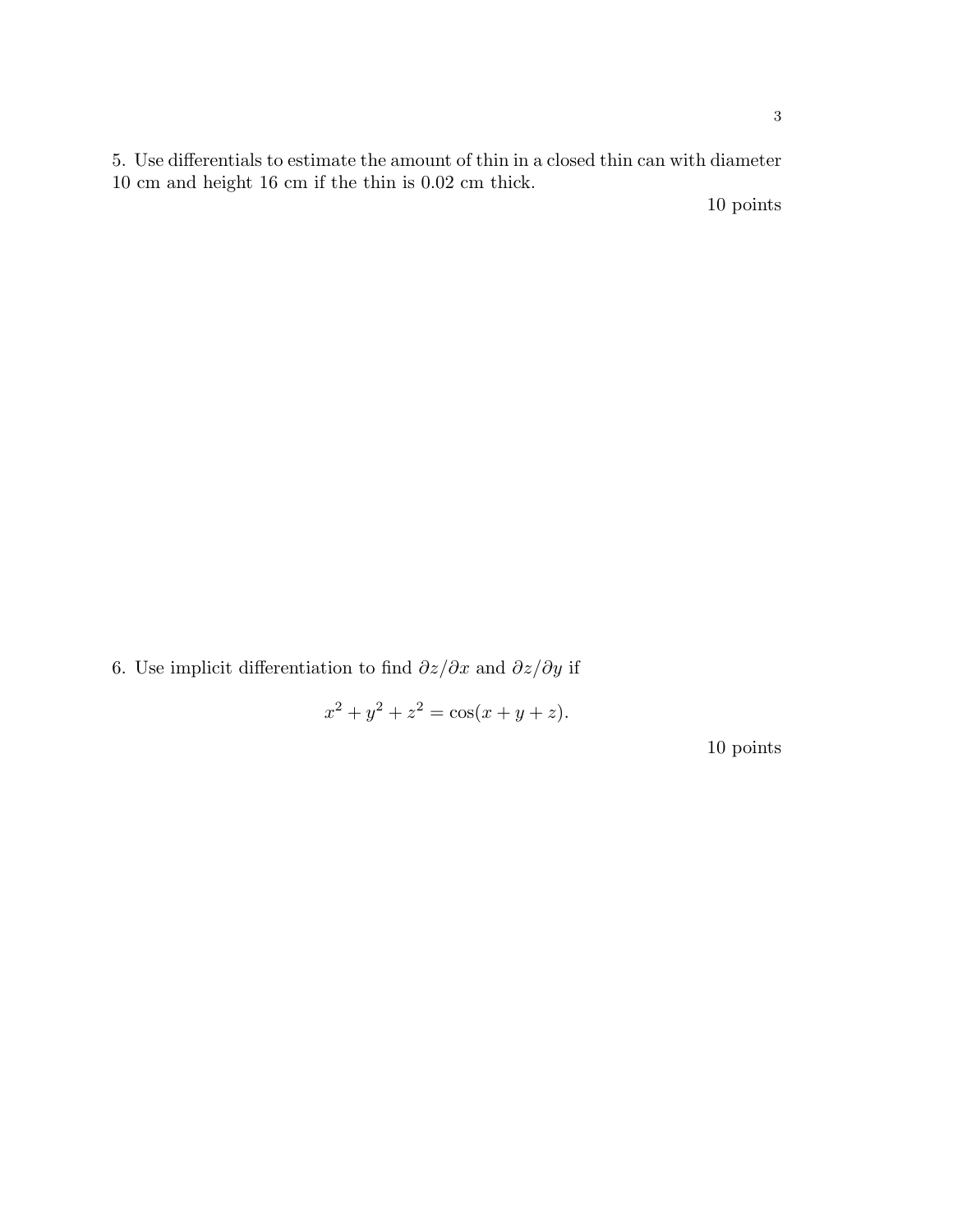7. Let  $z = x^2 - 2xy^3$ ,  $x = uv + w^3$ ,  $y = u + e^w$ . Find  $\partial z/\partial u$ ,  $\partial z/\partial v$ , and  $\partial z/\partial w$ when  $u = 2, v = -1, w = 0.$ 10 points

8. Find the maximum rate of change of the function  $f(x, y, z) = \sin(x - 4y + 3z)$ at  $(1, 1, 1)$  and the direction in which it occurs.